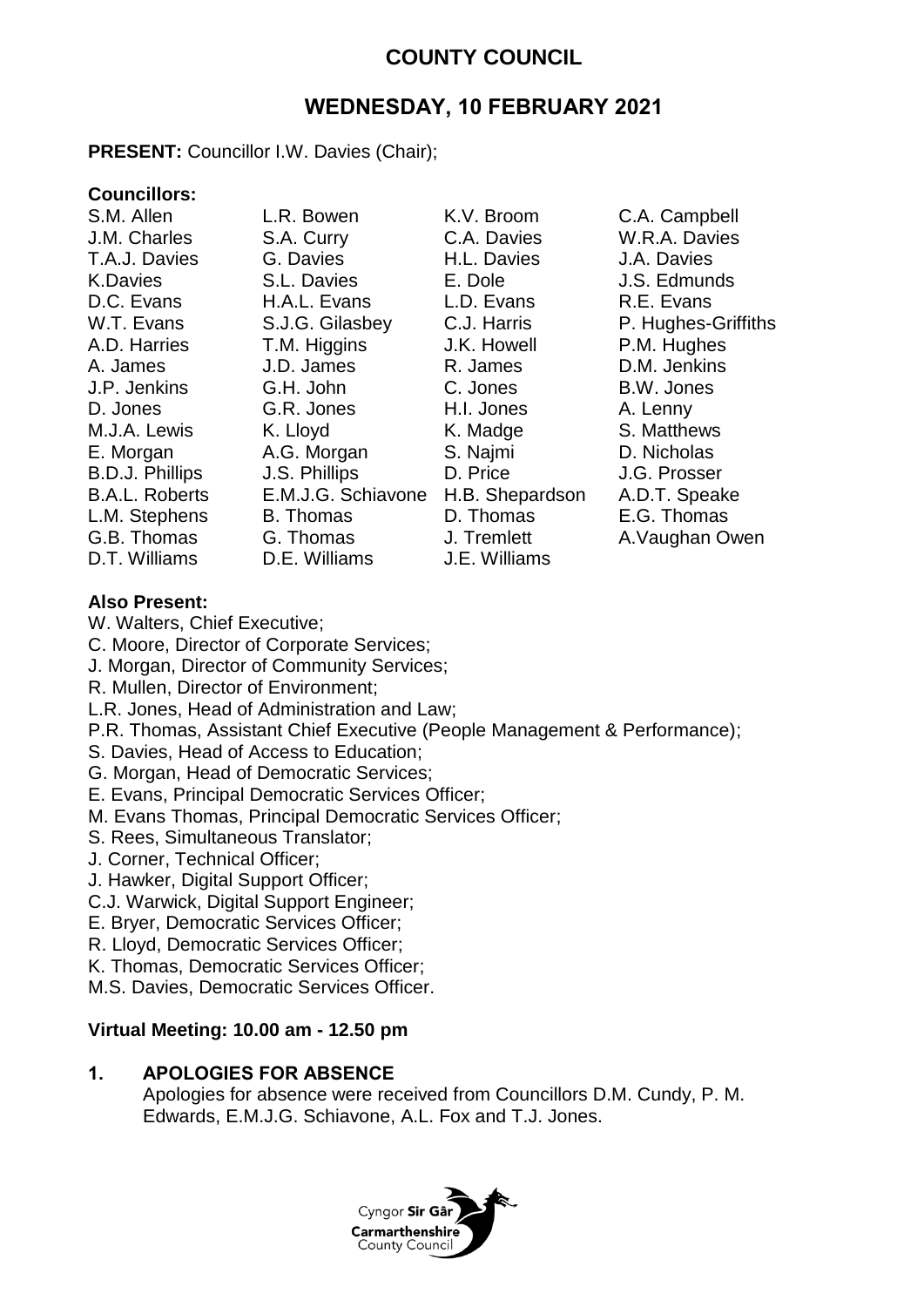## **2. DECLARATIONS OF PERSONAL INTERESTS**

| <b>Councillor</b> | <b>Minute Number</b>                                  | <b>Nature of Interest</b>                                                 |
|-------------------|-------------------------------------------------------|---------------------------------------------------------------------------|
| S.J.G. Gilasbey   | 7.2 - Notice of Motion                                | LA Governor at Ysgol Gwenllian and                                        |
|                   | Submitted by                                          | <b>Ysgol Y Castell and family member</b>                                  |
|                   | <b>Councillor Rob James</b>                           | works as a teacher in a local school                                      |
|                   |                                                       | which is the subject of the                                               |
|                   |                                                       | consultation referred to;                                                 |
| D. Nicholas       | 7.2 - Notice of Motion                                | LA Governor at Llandybie School;                                          |
|                   | Submitted by                                          |                                                                           |
|                   | <b>Councillor Rob James</b>                           |                                                                           |
| K. Lloyd          | 7.2 - Notice of Motion                                | <b>Additional Community Representative</b>                                |
|                   | Submitted by<br><b>Councillor Rob James</b>           | <b>Governor at Model School;</b>                                          |
| <b>B.</b> Thomas  | 7.2 - Notice of Motion                                |                                                                           |
|                   | Submitted by                                          | LA Governor at Ysgol y Felin and the<br>federated schools of Bryngwyn and |
|                   | <b>Councillor Rob James</b>                           | Glanymor;                                                                 |
| D. Price          | 7.2 - Notice of Motion                                | Family friend works as a teacher in a                                     |
|                   | Submitted by                                          | local school which is the subject of                                      |
|                   | <b>Councillor Rob James</b>                           | the consultation referred to;                                             |
| W.R.A. Davies     | 7.2 - Notice of Motion                                | LA Governor at Llandybie School;                                          |
|                   | Submitted by                                          |                                                                           |
|                   | <b>Councillor Rob James</b>                           |                                                                           |
| A.D.T. Speake     | 7.2 - Notice of Motion                                | LA Governor at Model School;                                              |
|                   | Submitted by                                          |                                                                           |
|                   | <b>Councillor Rob James</b>                           |                                                                           |
| D. Thomas         | 7.2 - Notice of Motion                                | LA Governor at Penygroes and                                              |
|                   | Submitted by                                          | <b>Blaenau Schools;</b>                                                   |
|                   | <b>Councillor Rob James</b>                           |                                                                           |
| A.G. Morgan       | 7.2 - Notice of Motion                                | LA Governor at Swiss Valley School                                        |
|                   | Submitted by                                          | and the federated schools of                                              |
| I.W. Davies       | <b>Councillor Rob James</b><br>7.2 - Notice of Motion | Bryngwyn and Glanymor;                                                    |
|                   | Submitted by                                          | LA Governor at Llanybydder School;                                        |
|                   | <b>Councillor Rob James</b>                           |                                                                           |
| E. Dole           | 7.2 - Notice of Motion                                | LA Governor at Llannon School and                                         |
|                   | Submitted by                                          | the federated Schools of Cross                                            |
|                   | <b>Councillor Rob James</b>                           | Hands and Drefach;                                                        |
| E. Dole           | 9.1 Question by                                       | Member, on behalf of the Executive                                        |
|                   | <b>Councillor Gareth</b>                              | Board, of the Management Board for                                        |
|                   | John to Councillor                                    | Llanelli BID;                                                             |
|                   | Emlyn Dole, Leader of                                 |                                                                           |
|                   | the Council                                           |                                                                           |
| S. Najmi          | 7.2 - Notice of Motion                                | LA Governor at Penygaer School;                                           |
|                   | Submitted by                                          |                                                                           |
|                   | <b>Councillor Rob James</b>                           |                                                                           |
| G.R. Jones        | 7.2 - Notice of Motion                                | LA Governor at Bryn and                                                   |
|                   | Submitted by                                          | Llangennech Schools;                                                      |
|                   | <b>Councillor Rob James</b>                           |                                                                           |

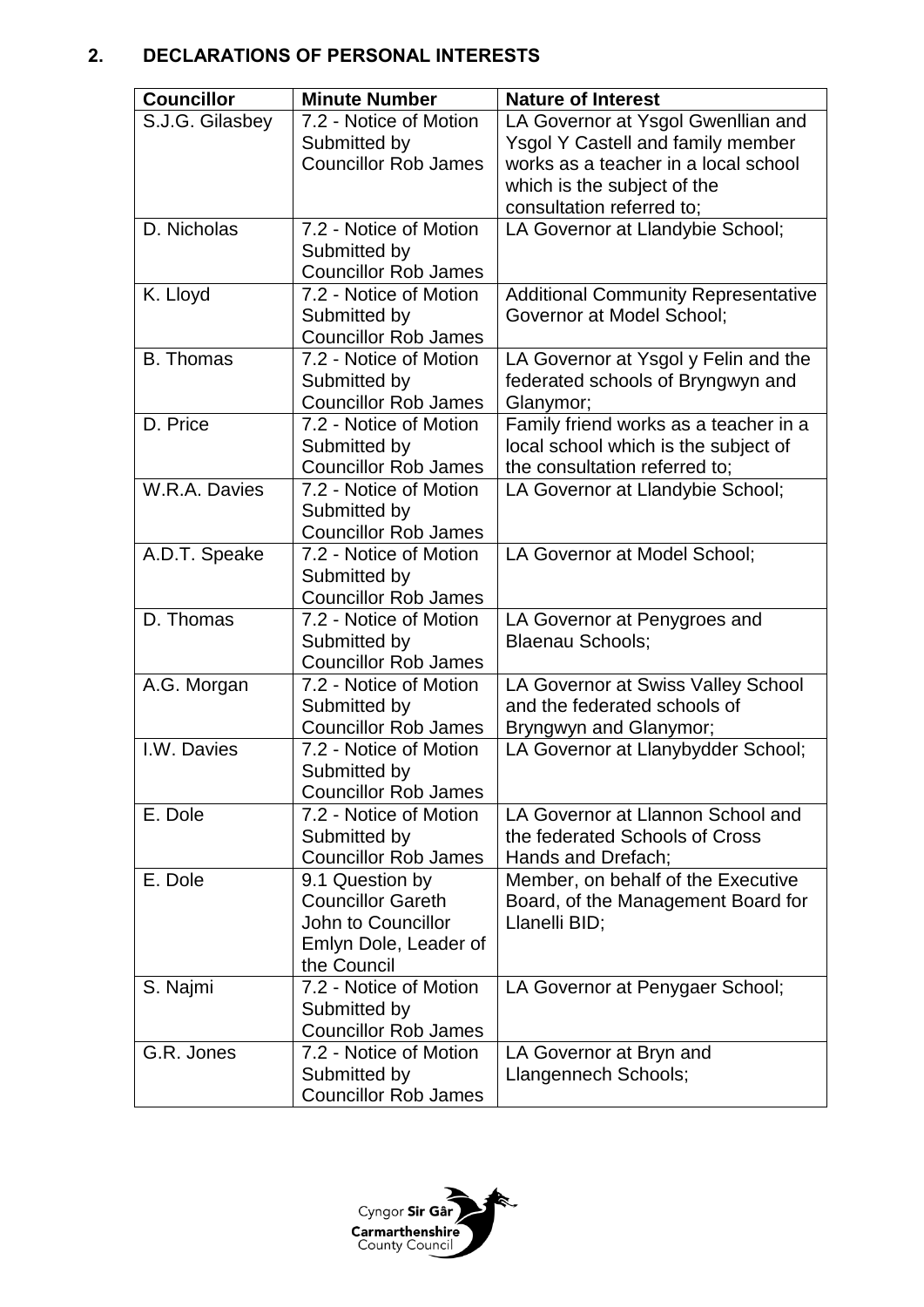| R.E. Evans             | 7.2 - Notice of Motion<br>Submitted by<br><b>Councillor Rob James</b> | LA Governor at Dafen School:                                       |
|------------------------|-----------------------------------------------------------------------|--------------------------------------------------------------------|
| A. Lenny               | 7.2 - Notice of Motion<br>Submitted by<br><b>Councillor Rob James</b> | LA Governor at Parc Waun-dew /<br><b>Richmond Park School;</b>     |
| <b>B.D.J. Phillips</b> | 7.2 - Notice of Motion<br>Submitted by<br><b>Councillor Rob James</b> | LA Governor at Bro Brynach and<br>Beca Schools;                    |
| H.A.L. Evans           | 7.2 - Notice of Motion<br>Submitted by<br><b>Councillor Rob James</b> | Member of Executive Board of St.<br>David's Diocese;               |
| J.S. Edmunds           | 7.2 - Notice of Motion<br>Submitted by<br><b>Councillor Rob James</b> | LA Governor at Bigyn and Coedcae<br>Schools;                       |
| J.A. Davies            | 7.2 - Notice of Motion<br>Submitted by<br><b>Councillor Rob James</b> | LA Governor at Talley School;                                      |
| J.E. Williams          | 7.2 - Notice of Motion<br>Submitted by<br><b>Councillor Rob James</b> | LA Governor at Carreg Hirfaen<br>School:                           |
| S.L. Davies            | 7.2 - Notice of Motion<br>Submitted by<br><b>Councillor Rob James</b> | LA Governor at Bryn Teg and<br><b>Brynsierfel Schools;</b>         |
| K. Madge               | 7.2 - Notice of Motion<br>Submitted by<br><b>Councillor Rob James</b> | LA Governor at Ysgol Y Bedol;                                      |
| D.M. Jenkins           | 7.2 - Notice of Motion<br>Submitted by<br><b>Councillor Rob James</b> | LA Governor at Ysgol Y Bedol and<br>Dyffryn Aman School;           |
| K. Davies              | 7.2 - Notice of Motion<br>Submitted by<br><b>Councillor Rob James</b> | LA Governor at Ysgol Saron and<br>Dyffryn Aman School;             |
| R. James               | 7.2 - Notice of Motion<br>Submitted by<br><b>Councillor Rob James</b> | LA Governor at Ysgol Dewi Sant and<br><b>Old Road School:</b>      |
| D. Jones               | 7.2 - Notice of Motion<br>Submitted by<br><b>Councillor Rob James</b> | LA Governor at the Federated<br>Schools of Tumble and Llechyfedach |
| C. Jones               | 7.2 - Notice of Motion<br>Submitted by<br><b>Councillor Rob James</b> | LA Governor at Llansteffan and<br>Llangain Schools;                |
| E.G. Thomas            | 7.2 - Notice of Motion<br>Submitted by<br><b>Councillor Rob James</b> | LA Governor at Ysgol Bro Dinefwr<br>and Llandeilo CP School;       |
| G. Thomas              | 7.2 - Notice of Motion<br>Submitted by<br><b>Councillor Rob James</b> | LA Governor at Ysgol Llangennech<br>and Bryn School;               |
| <b>B.A.L. Roberts</b>  | 7.2 - Notice of Motion<br>Submitted by<br><b>Councillor Rob James</b> | LA Governor at Pen Rhos and<br>Coedcae Schools;                    |

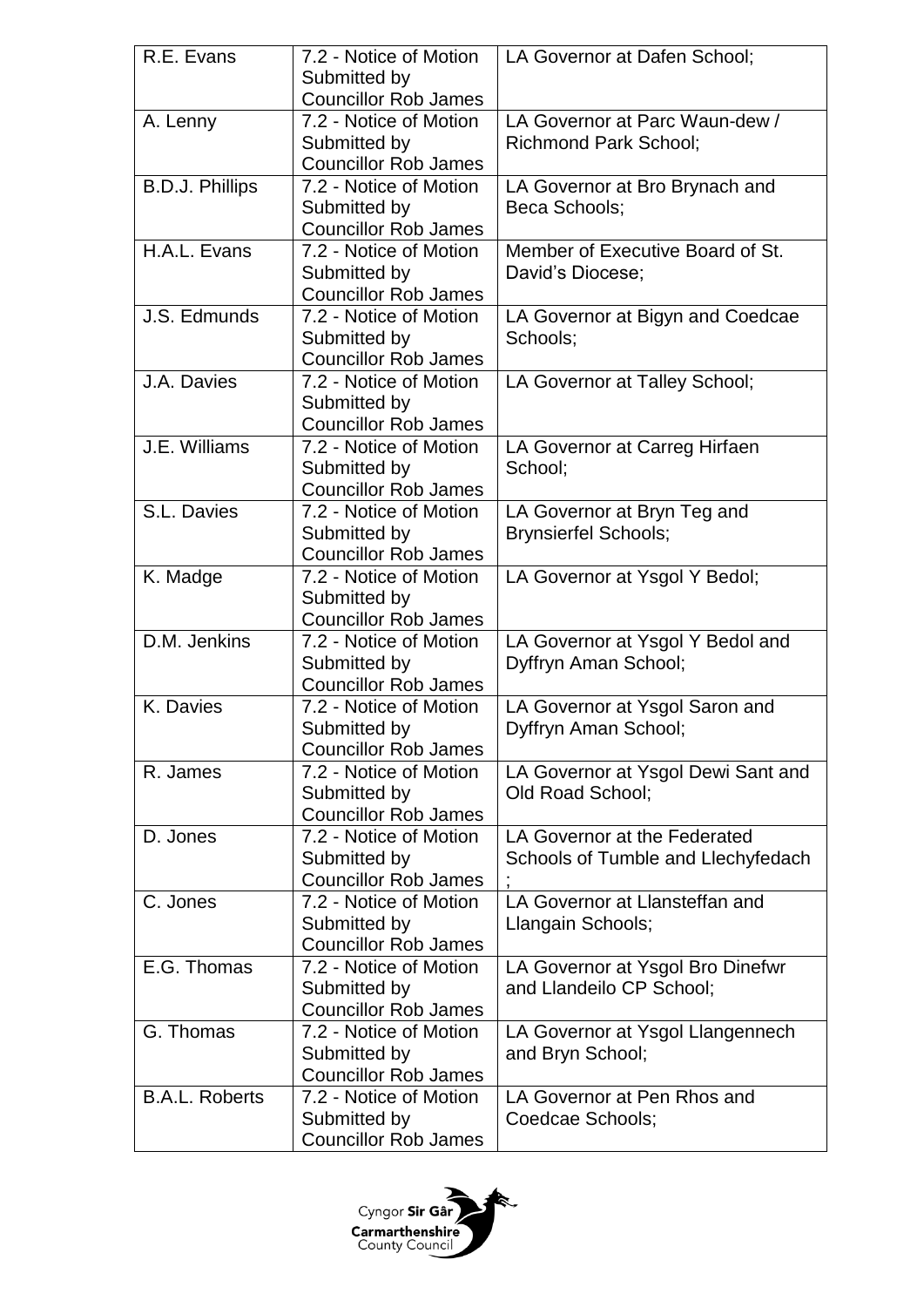| J.D. James      | 7.2 - Notice of Motion                                | LA Governor at Ysgol Parc y Tywyn    |
|-----------------|-------------------------------------------------------|--------------------------------------|
|                 | Submitted by                                          | and Burry Port Community School;     |
|                 | <b>Councillor Rob James</b>                           |                                      |
| W.T. Evans      | 7.2 - Notice of Motion                                | LA Governor at Federated Schools of  |
|                 | Submitted by                                          | Carwe/Gwynfryn/Pontiets/Ponthenri;   |
|                 | <b>Councillor Rob James</b>                           |                                      |
| H.B. Shepardson | 7.2 - Notice of Motion                                | LA Governor at Pembrey School and    |
|                 | Submitted by                                          | Ysgol Parc y Tywyn;                  |
|                 | <b>Councillor Rob James</b>                           |                                      |
| D.E. Williams   | 7.2 - Notice of Motion                                | LA Governor at Ysgol Llangynnwr;     |
|                 | Submitted by                                          |                                      |
|                 | <b>Councillor Rob James</b>                           |                                      |
| K.V. Broom      | 7.2 - Notice of Motion                                | LA Governor at Trimsaran School      |
|                 | Submitted by                                          | and Ysgol Y Strade;                  |
|                 | <b>Councillor Rob James</b>                           |                                      |
| J.G. Prosser    | 7.2 - Notice of Motion                                | LA Governor at Pen Rhos and Maes     |
|                 | Submitted by                                          | y Morfa Schools;                     |
|                 | <b>Councillor Rob James</b>                           |                                      |
| D.T. Williams   | 7.2 - Notice of Motion                                | LA Governor/Chair at Ysgol Peniel    |
|                 | Submitted by                                          |                                      |
|                 | <b>Councillor Rob James</b>                           |                                      |
| B.W. Jones      | 7.2 - Notice of Motion                                | LA Governor at Ysgol Y Betws and     |
|                 | Submitted by                                          | <b>Ammanford Nursery;</b>            |
| M.J.A. Lewis    | <b>Councillor Rob James</b><br>7.2 - Notice of Motion | LA Governor at Meidrim and           |
|                 |                                                       |                                      |
|                 | Submitted by<br><b>Councillor Rob James</b>           | Hafodwenog Schools;                  |
| L.D. Evans      | 7.2 - Notice of Motion                                | LA Governor at Llanllwni [and Chair] |
|                 | Submitted by                                          | and Cae'r Felin Schools;             |
|                 | <b>Councillor Rob James</b>                           |                                      |
| G. Davies       | 7.2 - Notice of Motion                                | LA Governor/Chair at Ysgol           |
|                 | Submitted by                                          | <b>Brynamman</b>                     |
|                 | <b>Councillor Rob James</b>                           |                                      |
| H.L. Davies     | 7.2 - Notice of Motion                                | LA Governor at Ysgol Rhys Prichard   |
|                 | Submitted by                                          | and Ysgol Bro Dinefwr;I              |
|                 | <b>Councillor Rob James</b>                           |                                      |
| G.B. Thomas     | 7.2 - Notice of Motion                                | LA Governor at Hendy School [and     |
|                 | Submitted by                                          | Chair] and Ysgol Y Strade;           |
|                 | <b>Councillor Rob James</b>                           |                                      |
| A. James        | 7.2 - Notice of Motion                                | LA Governor at Ysgol Bro Dinefwr;    |
|                 | Submitted by                                          |                                      |
|                 | <b>Councillor Rob James</b>                           |                                      |
| T.M. Higgins    | 7.2 - Notice of Motion                                | LA Governor at Tycroes School;       |
|                 | Submitted by                                          |                                      |
|                 | <b>Councillor Rob James</b>                           |                                      |
| H.I. Jones      | 7.2 - Notice of Motion                                | LA Governor at Abernant Cynwyl       |
|                 | Submitted by                                          | Llanpumpsait School;                 |
|                 | <b>Councillor Rob James</b>                           |                                      |
| S. Matthews     | 7.2 - Notice of Motion                                | LA Governor at Pembrey School;       |
|                 | Submitted by                                          |                                      |
|                 | <b>Councillor Rob James</b>                           |                                      |

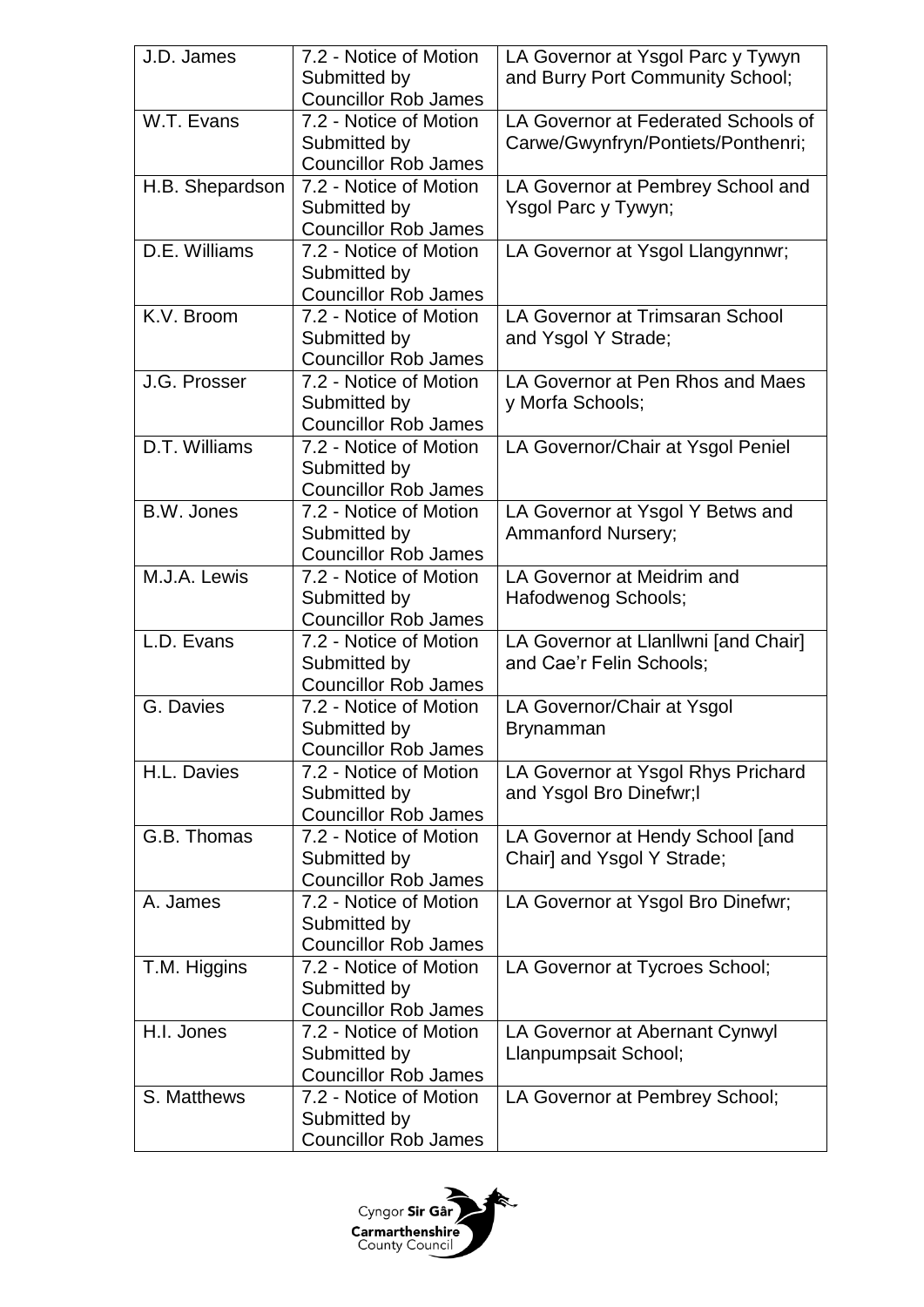| J. Tremlett                   | 7.2 - Notice of Motion<br>Submitted by<br><b>Councillor Rob James</b> | LA Governor/Chair at Laugharne<br>School;                         |
|-------------------------------|-----------------------------------------------------------------------|-------------------------------------------------------------------|
| C.A. Davies                   | 7.2 - Notice of Motion<br>Submitted by<br><b>Councillor Rob James</b> | LA Governor at Nantgaredig [and<br>Chair] and Llanddarog Schools; |
| J.S. Phillips                 | 7.2 - Notice of Motion<br>Submitted by<br><b>Councillor Rob James</b> | LA Governor at Pwll School and<br>Ysgol y Ffwrnes;                |
| C.A. Campbell                 | 7.2 - Notice of Motion<br>Submitted by<br><b>Councillor Rob James</b> | LA Governor at Ysgol Bro Myrddin;                                 |
| P. Hughes<br><b>Griffiths</b> | 7.2 - Notice of Motion<br>Submitted by<br><b>Councillor Rob James</b> | LA Governor at Ysgol y Dderwen and<br>Ysgo Bro Myrddin;           |
| L.R. Bowen                    | 7.2 - Notice of Motion<br>Submitted by<br><b>Councillor Rob James</b> | LA Governor at Maes y Gwendraeth<br>and Pontyberem Schools;       |
| J.M. Charles                  | 7.2 - Notice of Motion<br>Submitted by<br><b>Councillor Rob James</b> | LA Governor at Cwrt Henri and<br>Nantgaredig Schools;             |
| A. Vaughan<br>Owen            | 7.2 - Notice of Motion<br>Submitted by<br><b>Councillor Rob James</b> | LA Governor at Maes y Gwendraeth<br>and Gorslas Schools;          |
| G.H. John                     | 7.2 - Notice of Motion<br>Submitted by<br><b>Councillor Rob James</b> | LA Governor at Johnstown School;                                  |
| J.K. Howell                   | 7.2 - Notice of Motion<br>Submitted by<br><b>Councillor Rob James</b> | LA Governor at Ysgol Brynsaron;                                   |
| P.M. Hughes                   | 7.2 - Notice of Motion<br>Submitted by<br><b>Councillor Rob James</b> | LA Governor at Ysgol Griffith Jones;                              |
| L.M. Stephens                 | 7.2 - Notice of Motion<br>Submitted by<br><b>Councillor Rob James</b> | LA Governor at Ysgol Glanyfferi and<br>Ysgol Bro Myrddin.         |

## **3. CHAIR'S ANNOUNCEMENTS**

- The Chair referred to the recent passing of former Councillor Keri Thomas, who had represented the Tyisha Ward in Llanelli from 2004 to 2017, and, on behalf of the Council, extended his sincere condolences to the family;
- The Leader provided a statement on the Covid 19 situation and referred to the previous Friday's announcement by Welsh Government that 500,000 people in Wales had been vaccinated - 1 in 6 of the adult population and that the pace of vaccinating the public was increasing as more vaccines were made available. The Council was working closely with the Hywel Dda Health Board to ensure that everything possible was being done to support the level of vaccine roll-out. It was clear, he added, that the lockdown was working as the number of cases reported each day was decreasing though he cautioned against complacency and referred to the recent sobering

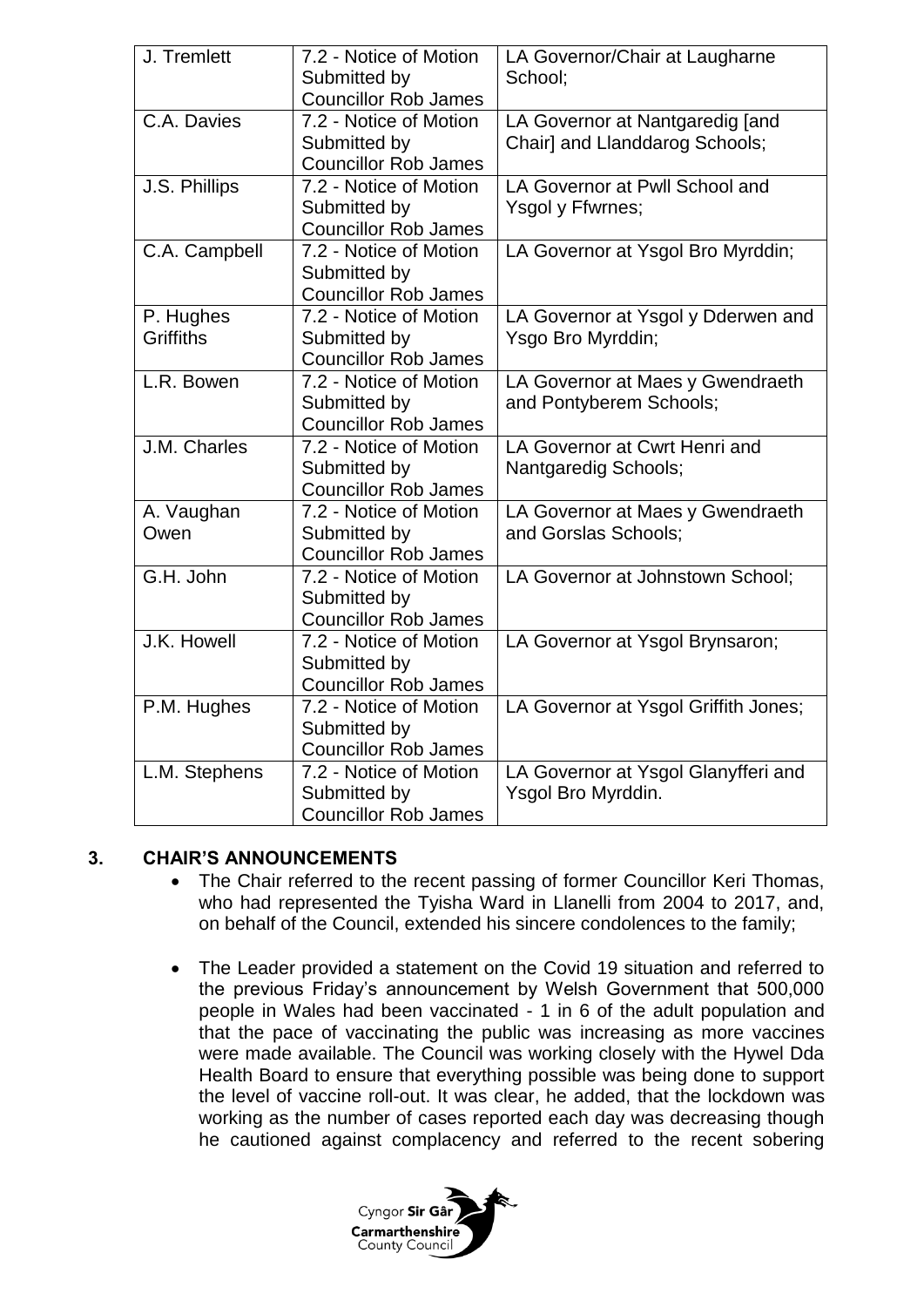news from Public Health Wales that the number of people who had lost their lives to covid 19 had passed 5000. He commented that whilst numbers, cases and rates were recorded to measure the efforts to control the virus behind every statistic was a person cherished by family and friends with the offer of condolences only possible at measured distances.

Whereupon Members and Officers observed a minute silence to commemorate those who had lost their lives as a result of covid 19;

 The Chair informed Members that he intended to raise funds for his two chosen charities, Prostate Cancer UK & St Peters Church Llanybydder, over the next few months with a virtual walking challenge and some other events. He added that more information would be posted on the Chair's page on the Carmarthenshire website.

## **4. TO APPROVE AND SIGN AS A CORRECT RECORD THE MINUTES OF THE COUNCIL MEETING HELD ON THE 13TH JANUARY 2021**

**UNANIMOUSLY RESOLVED that the minutes of the meeting of Council held on the 13th January, 2021 be signed as a correct record subject to the following amendments:**

- **Minute 2 'Declarations of Interest' – the declaration by Cllr. D.C. Evans be amended to read 'Owns a second home';**
- **Minute 2 'Declarations of Interest' – the declaration by Cllr. S. L. Davies be amended to read 'Relative has a home and also rents a property'.**

## **5. CWM ENVIRONMENTAL LTD LANDFILL AFTERCARE LIABILITY**

The Executive Board Member for Resources presented a report which sought Council's agreement to the structure of new agreements with Natural Resources Wales to guarantee the aftercare liability for the landfill site at Nantycaws. It was noted that failure to have in place a mechanism for making financial provision for the aftercare liability for the site would put the company in breach of its permit obligations and thereby its ability to continue trading.

## **RESOLVED to agree to a Local Authority Performance Bond as follows:**

- **5.1 Council enter into a Local Authority Performance Deed with National Resources Wales in respect of the aftercare liability of the Nantycaws Landfil Site which is operated by CWM Environmental Ltd.;**
- **5.2 That the funds totalling some £1.514m currently held in an ESCROW account between CWM and NRW be in future held in a joint ESCROW account between CCC and CWM;**
- **5.3 Council levy a premium of 2.4% on CWM in recognition of the security provided, and that this sum be then transferred to the joint ESCROW account annually to increase the actual cash available to meet actual liabilities;**

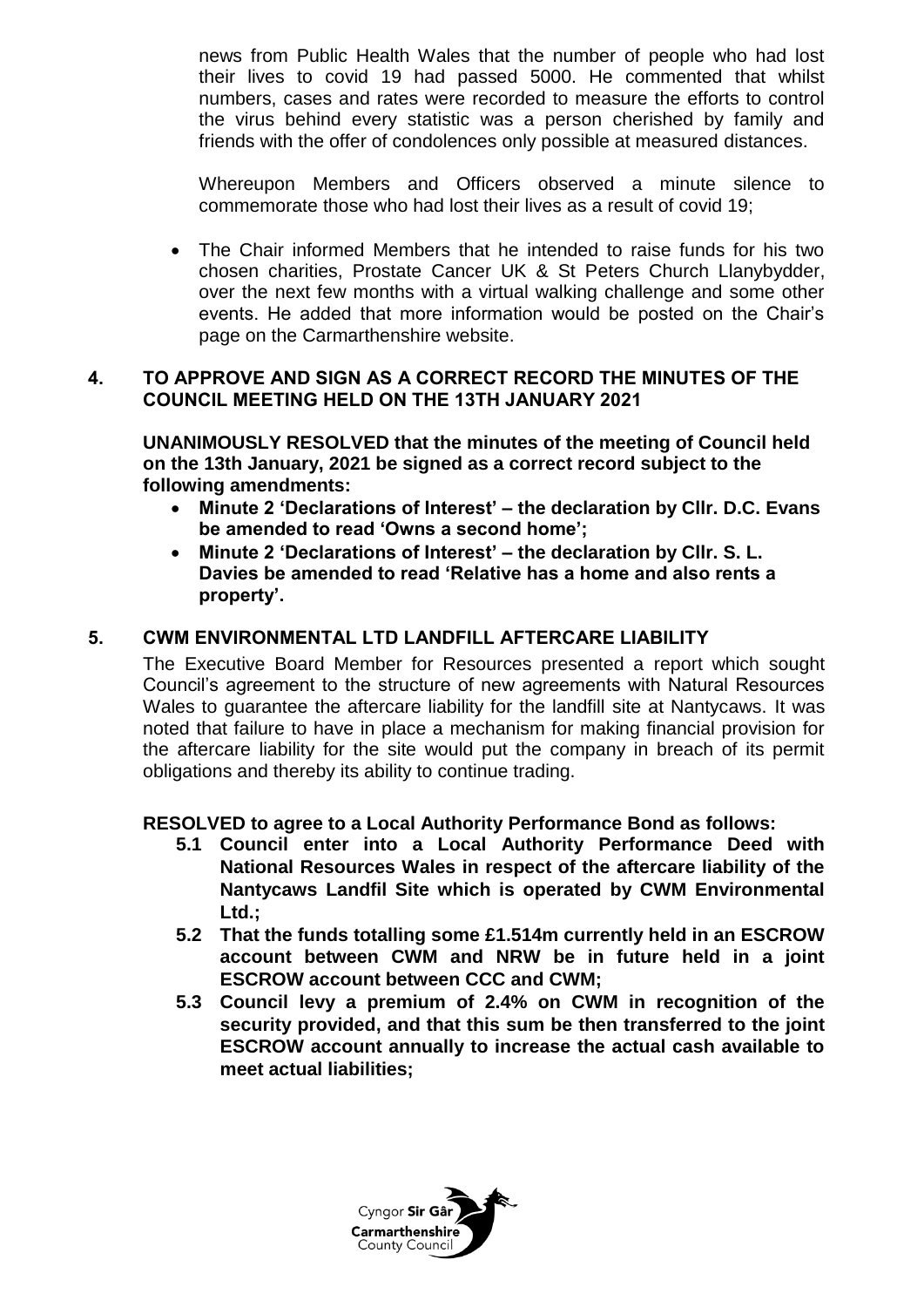- **5.4 Approval of the release of funding from the joint ESCROW account be delegated to The Chief Executive and Director of Corporate Services with the balance only to be utilised solely to meet one or more of the following aftercare costs:**
	- **Environmental monitoring**
	- **Capping**
	- **Cap maintenance**
	- **Leachate management**
	- **Landfill gas management**
	- **Surface water management**
	- **Security (e.g. gates and fencing)**
	- **Production of site reports (if not included in monitoring)**
	- **Specified events**
- **5.5 The conclusion of the Local Authority Performance Deed with National Resources Wales to be delegated to the Head of Administration and Law and Director of Corporate Services.**
- **6. TO RECEIVE THE REPORT OF THE MEETING OF THE EXECUTIVE BOARD HELD ON THE FOLLOWING DATES:**

## **6.1. 18TH JANUARY 2021**

**UNANIMOUSLY RESOLVED that the report of the meeting of the Executive Board held on the 18th January 2021 be received.**

#### **6.2. 25TH JANUARY 2021**

**UNANIMOUSLY RESOLVED that the report of the meeting of the Executive Board held on the 25th January 2021 be received.**

## **7. TO CONSIDER THE FOLLOWING NOTICES OF MOTION:-**

#### **7.1. NOTICE OF MOTION SUBMITTED BY COUNCILLOR LOUVAIN ROBERTS**

Council considered the following Notice of Motion submitted by Councillor Louvain Roberts:-

"Fireworks are used by people throughout the year, to mark different events. Whilst they can bring much enjoyment to some people, they can cause significant anxiety and fear for some individuals and also Animals (both Pets and livestock). Animals affected not only suffer Psychological distress but can also cause them to Self Harm". I Therefore call on CCC to....

1. Require all organised Public Displays within the Local Authorities Boundaries to be Advertised in Advance of the Event, allowing Residents to take necessary precautions for their Animals and Vulnerable Peoples

2.To actively promote a Public Awareness Campaign-about the impact of Fireworks on Animal Welfare and Vulnerable people. Including the precautions that can be instigated to mitigate the Risks. Along with detailing the existing regulations.

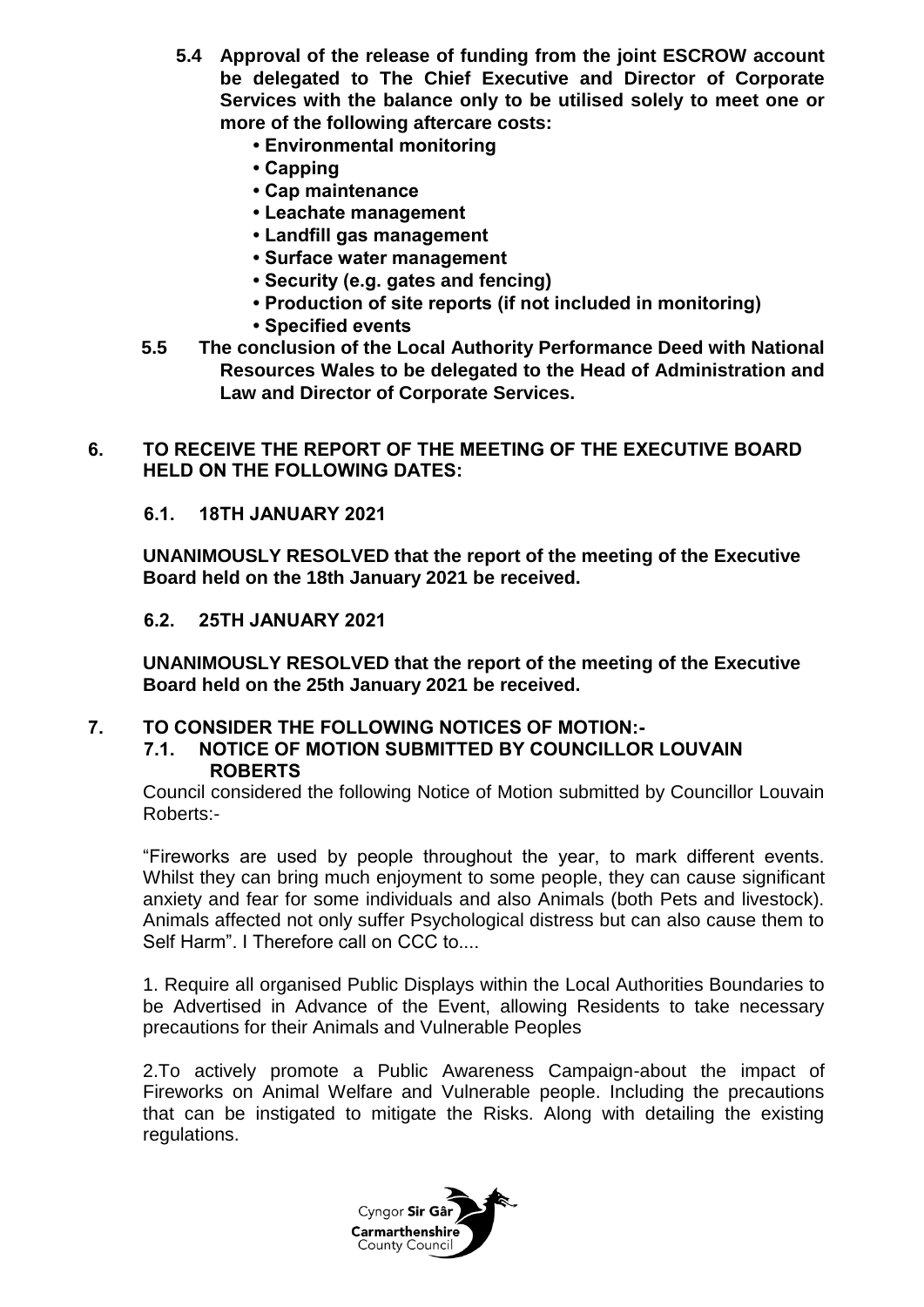3.To encourage Local Suppliers of Fireworks to only Stock a "Quieter Version "of Fireworks than used for Public Displays.

4.To write to both UK and Welsh Governments. Urging them to review and consider the Existing Legislation and to limit the Maximum noise level of Fireworks to 90 dB that can be sold to the members of the Public for Private use."

The motion was duly seconded.

The proposer and seconder of the Motion were afforded the opportunity of speaking in support thereof and outlined the reasons for its submission, as set out in the Motion.

A number of statements were made in support of the Motion.

Council was advised that if the motion was supported it would be referred to the Executive Board.

**UNANAMOUSLY RESOLVED that the Notice of Motion be supported and referred to the Executive Board.**

## **7.2. NOTICE OF MOTION SUBMITTED BY COUNCILLOR ROB JAMES**

[NOTE: Councillors H.A.L. Evans, D. Price and A.D.T. Speake had earlier declared personal interests in this item and were not present during consideration thereof. Cllrs. L.R. Bowen, K.V. Broom, C.A. Campbell, J.M. Charles, C.A. Davies, G. Davies, H.L. Davies, I.W. Davies, J.A. Davies, K. Davies, S.L. Davies, W.R.A. Davies, E. Dole, J.S. Edmunds, L.D. Evans, R.E. Evans, W.T. Evans, S.J.G. Gilasbey, T.M. Higgins, J.K. Howell, P.M. Hughes, P. Hughes Griffiths, D.M. Jenkins, A. James, J.D. James, R. James, G.H. John, B.W. Jones, C. Jones, D. Jones, G.R. Jones, H.I. Jones, A. Lenny, M.J.A. Lewis, K. Lloyd, K. Madge, S. Matthews, A.G. Morgan, S. Najmi, D. Nicholas, B.D.J. Phillips, J.S. Phillips, J.G. Prosser, B.A.L. Roberts, H.B. Shepardson, L.M. Stephens, B. Thomas, D. Thomas, E.G. Thomas, G.B. Thomas, G. Thomas, J. Tremlett, A. Vaughan Owen, D.E. Williams, D.T. Williams, J.E. Williams, had also declared their interest but remained in the meeting].

Council considered the following Notice of Motion submitted by Councillor Rob James:-

"That Carmarthenshire Council:

- Notes that communities in Carmarthenshire are currently dealing with the biggest medical and financial crisis in recent years, as the Coronavirus pandemic continues to impact families and businesses.

- Believes that it is not appropriate for school consultations on matters such as education provision to be carried out during the pandemic.

- Calls on the Executive Board to halt all schools consultations, other than proposals to lower the starting age to 3, until the September term and to produce a report on the viability of Carmarthenshire schools, outlining any future school footprint changes."

The motion was duly seconded.

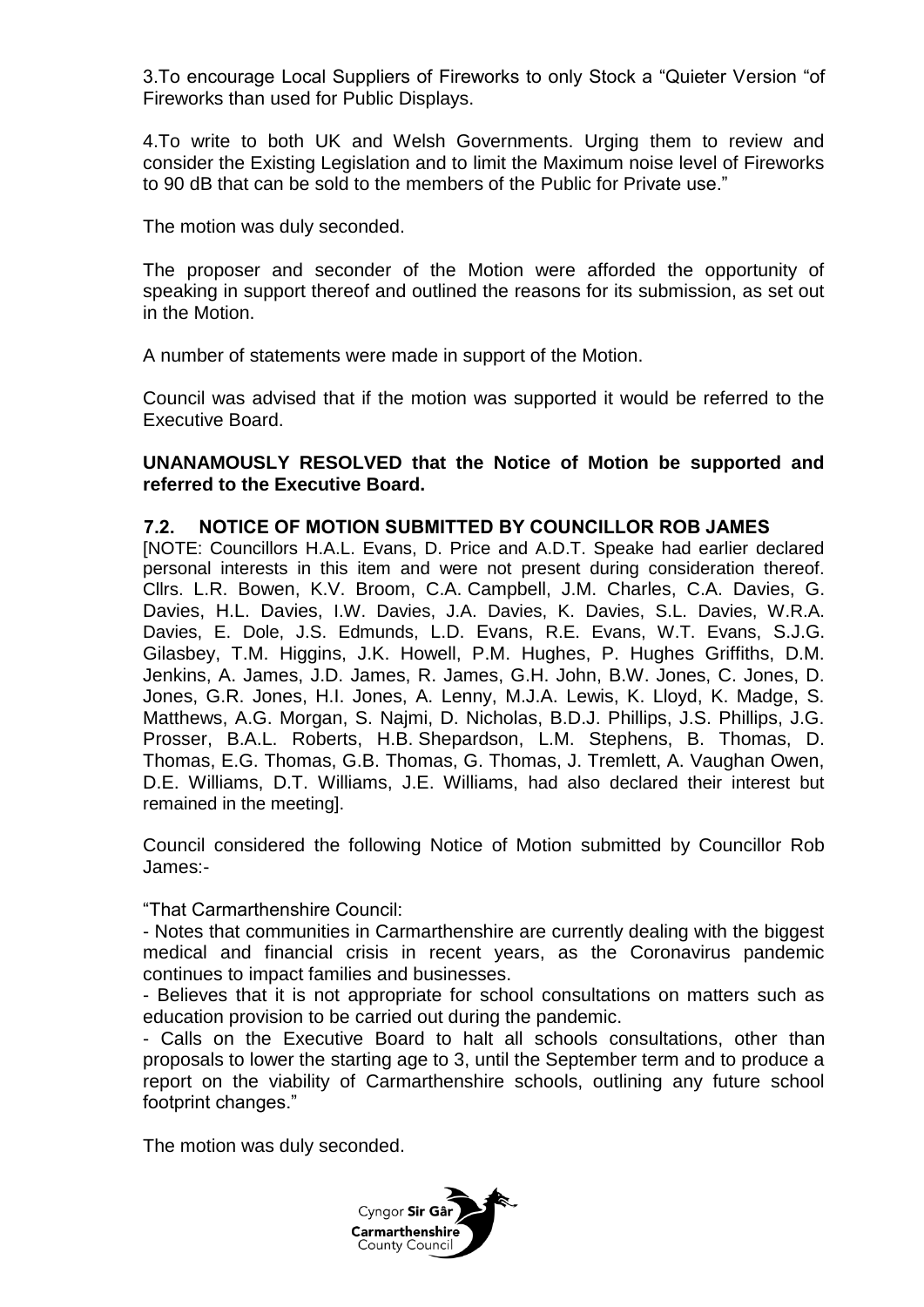The following amendment to the motion was proposed by Councillor G. Davies:

"That Carmarthenshire Council:

- Notes that communities in Carmarthenshire are currently dealing with the biggest medical and financial crisis in recent years, as the Coronavirus pandemic continues to impact families and businesses
- Agrees that it is not appropriate for school consultations on matters such as education provision to be carried out during the pandemic in any instances which conflict with Labour Welsh Govt guidelines
- Will continue to monitor the viability of Carmarthenshire schools as required by Welsh Government, and take any necessary action following public consultation in an open and transparent manner."

The amendment was duly seconded.

The proposer and seconder of the Amendment were afforded the opportunity of speaking in support thereof and outlined the reasons for its submission.

Statements were made in support of both the motion and the amendment.

Council was advised that if the Amendment was carried it would become the substantive motion which, if supported, would be referred to the Executive Board.

Following a requisition by more than 10 members, in accordance with Council Procedure Rule 16.4, a recorded vote was taken with the votes casts being as follows:-

## For the Amendment (43)

Councillors S.M. Allen, L. Bowen, C. Campbell, J.M. Charles, C.A. Davies, G. Davies, H. L. Davies, I.W. Davies, J.A. Davies, K. Davies, T.A.J. Davies, W.R.A. Davies, E. Dole, D.C. Evans, L.D. Evans, W.T.E. Evans, A.D. Harries, C.J. Harris, J.K. Howell, P.M. Hughes, P. Hughes-Griffiths, A. James, D.M. Jenkins, G. John, A.C. Jones, B.W. Jones, A. Lenny, M.J.A. Lewis, A.G. Morgan, D. Nicholas, B.D.J. Phillips, J.S. Phillips, H.B. Shepardson, L.M. Stephens, D. Thomas, E.G. Thomas, G. Thomas, G.B. Thomas, J. Tremlett, A. Vaughan-Owen, D.E. Williams, D.T. Williams and J.E. Williams.

## Against the Amendment (14)

Councillors S. Curry, R. Evans, T. Higgins, J.D. James, R. James, D. Jones, G. Jones, H.I. Jones, K. Lloyd, K. Madge, S. Matthews, S. Najmi, J.G. Prosser and B. Thomas.

#### Abstentions (6)

Councillors K.V. Broom, S. Davies, J.S. Edmunds, J. Jenkins, E. Morgan and B.A.L. Robert.

**UNANIMOUSLY RESOLVED that the Substantive Motion be supported and referred to the Executive Board.**

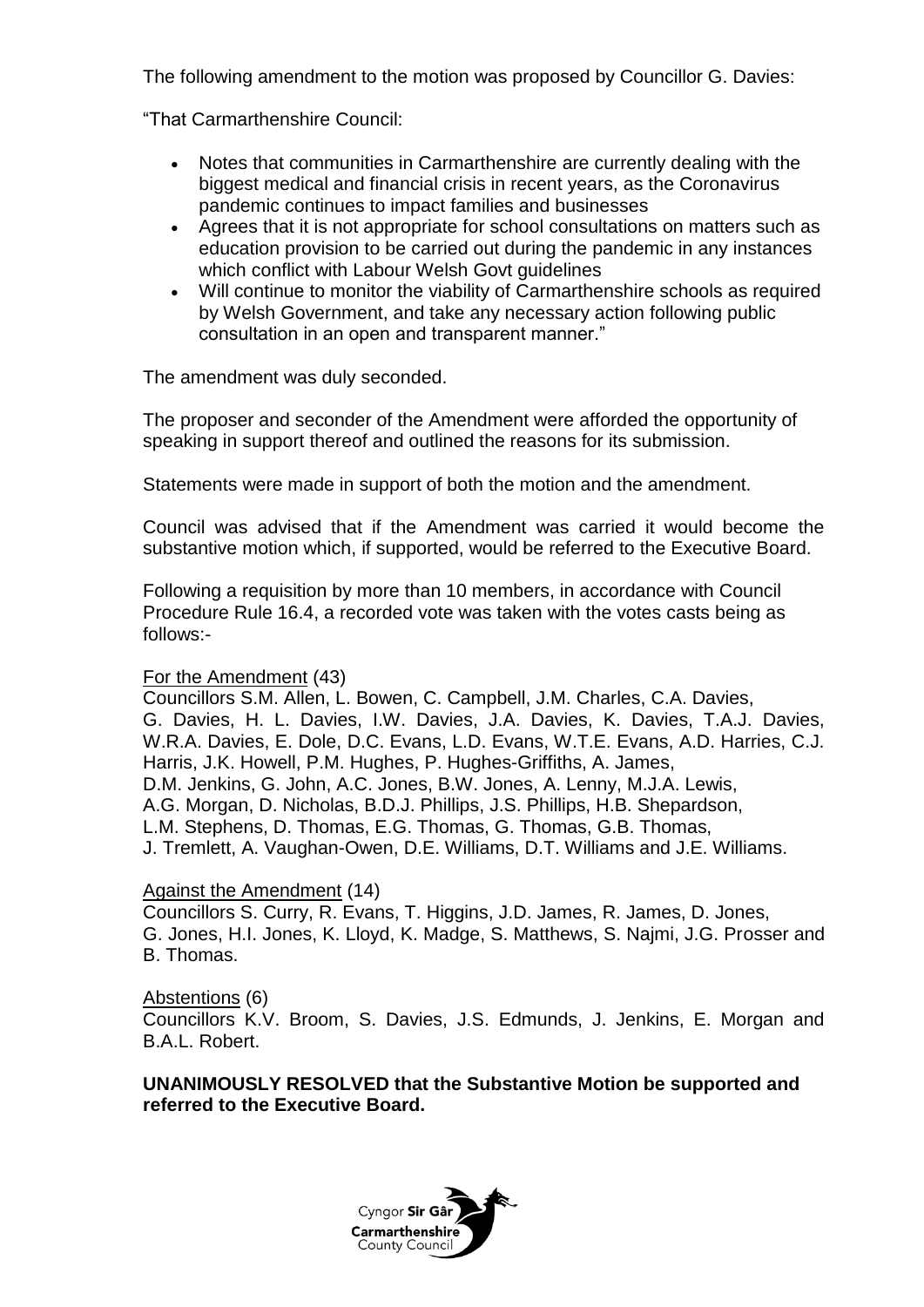## **8. PUBLIC QUESTIONS**

The Chair advised that no public questions had been received.

### **9. QUESTIONS BY MEMBERS:-**

### **9.1. QUESTION BY COUNCILLOR GARETH JOHN TO COUNCILLOR EMLYN DOLE, LEADER OF THE COUNCIL**

"Could the Leader please elaborate on the Executive Board's decision to support the BID (Business Improvement District) in Carmarthen and Llanelli for a second term, and how will that benefit the two town centres?"

#### **Response by Councillor Emlyn Dole, Leader of the Council:-**

"Thank you for the question and I'm very pleased to answer it and to say how much I appreciate the work in the BID in Llanelli and before I start on Llanelli I would like to thank Mandy who is working for the BID for her work and the Chairperson Lesley Richards for her commitment as well. Starting in 2015 for an initial period of 5 years the improvement district for Llanelli has worked very closely with partners and stakeholders to improve Llanelli as a place to live, as a place to visit and the BID team has been essential in setting up an excellent calendar of events in the town centre as well. The events, including an 80's festival, a food and drink festival, an outdoor cinema etc have grown from year to year and the number of visitors has increased during those events for the the benefit of local businesses in Llanelli town. On average the number of visitors that were noted on a Saturday during 6 weeks in Llanelli was 16,800 but during events held by the BID those figures show and reflect the positive impact that these events have had that were organised by the BID. If we think back to the Batman Returns event I think there were about 25,000 visitors in the town, the 80's Festival there were over 28,000 visitors and another festival attracted 22,000. The dinosaurs, when they came, over 25,000 visitors then and the Great Get Together attracted almost 30,000 people to the town centre. Alongside those events of course the BID in Llanelli has invested in town centre initiatives such as a planning scheme, setting up a digital signs, and increasing the police presence in the town as well. The covid restrictions allowed the BID to show support for businesses by buying personal protective equipment for them and giving them reopening packs which included perspex screens, hand sanitizers, floor stickers and masks as well and these were all available free for businesses who pay the BID. The BID has also asked for free advertising on the digital screen which is a key gateway to Llanelli and hospitality businesses have been using their outside areas by using furniture that is organised via the BID. Rejuvenating the BID for Llanelli for 5 years and continuing with events which are of benefit to the businesses are completely essential for the economic recovery of the town centre because the pandemic has had an impact of course. Tha aims and objectives of the BID go alongside the task force with Llanelli town centre and the BID will, of course, help the resilience and recovery of the town centre following the pandemic. The vote will be held on Thursday 4<sup>th</sup> March and during that second term hopefully the BID in Llanelli will promise to market and improve access to the town and developing a strategy as well. Without a BID like that in Llanelli leading on a specific programme of events and initiatives to achieve these businesses may not attract many visitors.

In relation to the BID in Carmarthen this was approved for an initial term of 5 years back in March 2020 and the BID team has promised to make businesses more profitable, to improve the profile of the town in general, improve the parking experience and also improve the visual aims of the town. They will be supporting the town centre economy by increasing the number of people visiting the town